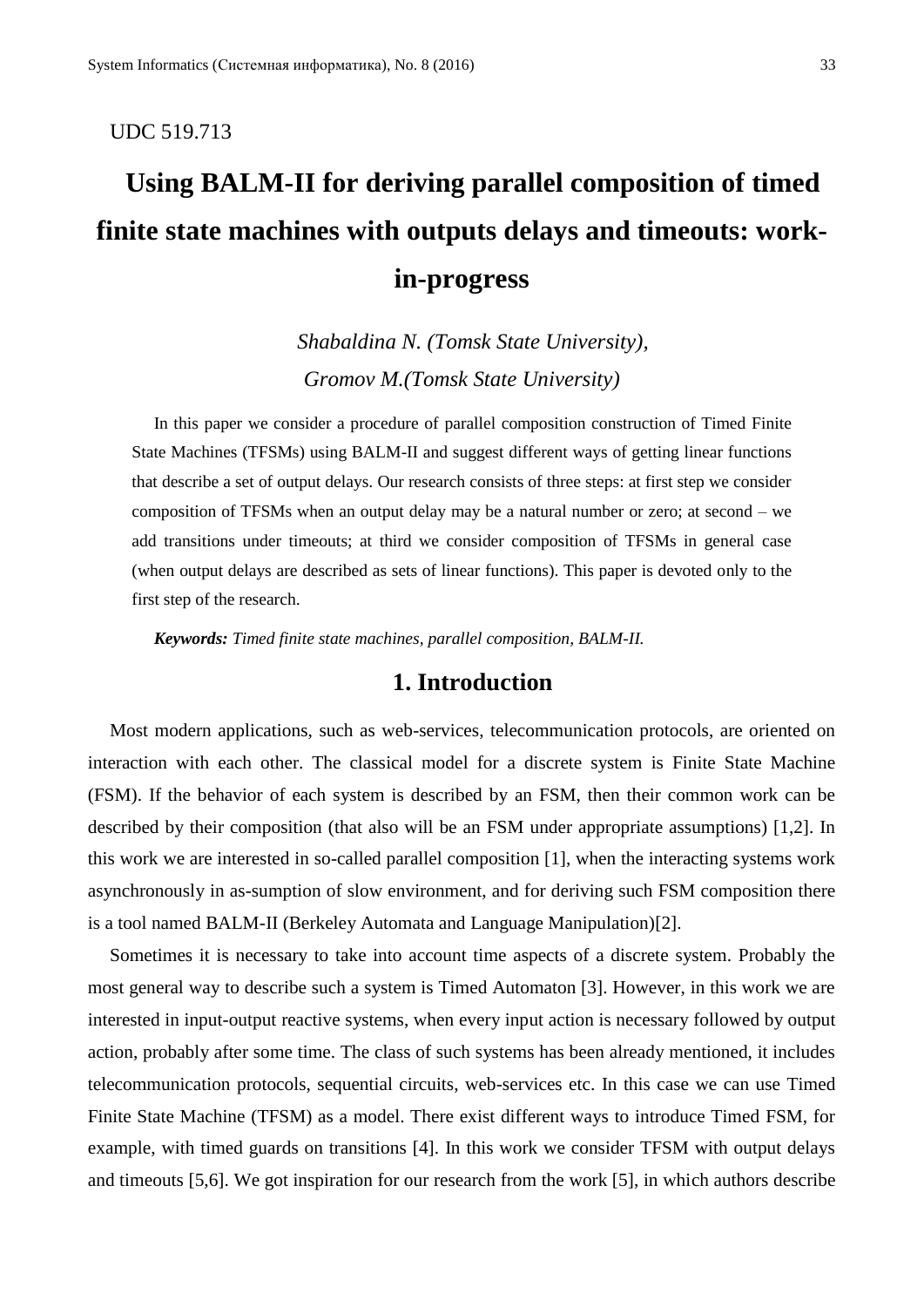how to build parallel binary composition of two timed FSMs with output delays and timeouts. In order to derive the composition of timed FSMs the corresponding automaton should be built [5]. First we transform both TFSMs into automaton, then we compose them, and then we need to go back to the TFSM model. In [5] it is shown that composition of two Timed FSMs can have infinite number of output delays for a given transition and those delays can be de-scribed by a finite set of linear functions {  $b + k \cdot t \mid b, k \in \{0\} \cup \mathbb{N}$  }.

There are several tools dealing with timed automata, their composition and verification. One of the most popular is UPPAAL [7]. It allows to describe timed system using Extended Timed Automata, as well as composition of such systems. One of the key feature of UPPAAL is built-in verifier. Unfortunately, UPPAAL does not build composition explicitly and one of the objectives for this work is to get composition explicitly for further processing (for example, test generation). For that reason in this work we decided to use BALM-II since it was designed to build parallel binary com-position of two FSMs. To be able to use this tool for Timed FSMs we use well-known transformation of TFSM into FSM and then into common automaton by introducing new (tick) action. Also we suggest two approaches for extracting functions  $f(t) = b + k \cdot t$  from the composition of corresponding automata in order to derive TFSM. First approach is based on using BALM-II once again. And the second one is to find corresponding loops in the transition graph of the automaton composition.

This work is partially supported by the basic part of the State Assignment of the Ministry of Education and Science of the Russian Federation (Project code No. 1975) and by the grant of Russian Fund for Basic Research No. 15-58-46013 CT\_a.

# **2. Preliminaries**

An automaton *S* is a 5-tuple  $(S, X, s_0, F, \lambda_S)$ , where *S* is a finite nonempty set of states with  $s_0$  as the initial state and  $F \subset S$  as a set of final (accepting) states; *X* is an alphabet of actions; and  $\lambda$ <sub>S</sub>  $\subset$  *S* $\times$ *X* $\times$ *S* is a transition relation. The transition relation defines all possible transitions of the automaton. The language  $L<sub>S</sub>$  of automaton *S* is the set of all sequences  $\alpha$  in alphabet *X*, such that in automaton *S* there is a sequence of transitions (marked by  $\alpha$ ) from the initial state to some final state. An FSM *S* is a 5-tuple  $(S, I, O, s_0, \lambda_S)$ , where *S* is a finite nonempty set of states with  $s_0$  as the initial state; *I* and *O* are input and output alphabets; and  $\lambda_s \subset S \times I \times O \times S$  is a transition relation. In FSM all states are final.

Let N be the set of natural numbers. TFSM [5] is an FSM with timeouts and output delays  $S = (S, I, O, s_0, \lambda_S, \Delta_S, \sigma_S)$ , where 5-tuple  $(S, I, O, s_0, \lambda_S)$  is underlying FSM,  $\Delta_S: S \to S \times (\mathbb{N} \cup \{\infty\})$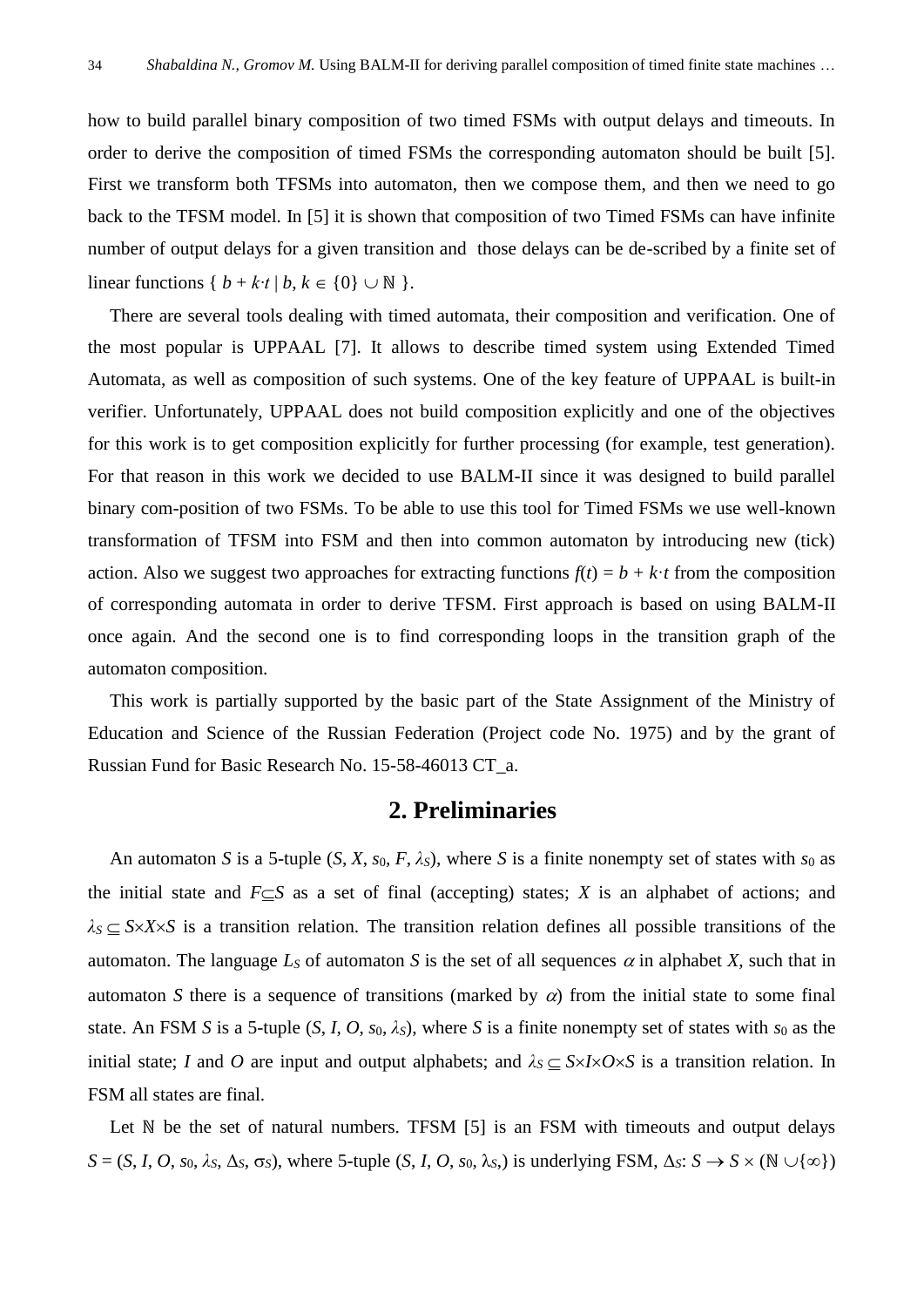is a timeout function that determine maximal time of waiting for input symbol,  $\sigma_S: \lambda_S \to (\{0\} \cup \mathbb{N})$ is an output delay function that determine for each transition time delay for producing output (output timeout).

Parallel composition describes a dialog between two components. The structure of the composition is represented in Figure 1.



**Fig. 1.** Structure of binary parallel composition

We suppose that we have "slow environment" (it means that the next input can be applied to the composition only after it produces external output to the previous input), the alphabets of different channels don't intersect and there are no infinite dialogs under internal inputs (it means no livelocks). We also suppose that each component and the whole composition have timed variables. The values of these variables are increasing synchronically, and they reset when the system gets an input or when the state is changed.

## **3. Deriving an automata based on the given TFSMs**

In order to derive the composition of timed FSMs we can use the corresponding automaton [5]. For deriving an automaton that corresponds to the classical FSM we need to do the following steps [2]:

- 1. Derive the set of states that contains all FSM states (final, or accepting states) and a number of intermediate (not-final) states (one new state for each transition in FSM). The initial state of the automaton is the same as the initial state of the FSM.
- 2. Derive the set of actions  $X = I \cup O$ .
- 3. Derive the set of transitions: for each FSM transition we add two transitions in automaton, i.e.  $(s, i, o, s')$  generates  $\{(s, i, s''), (s'', o, s')\}$ , where *s''* is one of the intermediate states we added at the first step which corresponds to the transition under consideration.

So, in order to construct an FSM from the given automaton, we need to split alphabet of actions into input alphabet and output alphabet, merge transitions and delete intermediate states.

In order to derive an automaton for the timed FSM with timeouts and output delays we first apply steps that are described above. Then we need to add into the set of actions a new special symbol  $1 \notin I \cup O$  that corresponds to tick count and represents an action "to wait for one time unit"[5]. We add in each final state a loop under 1 (in order to describe the situation that the current component is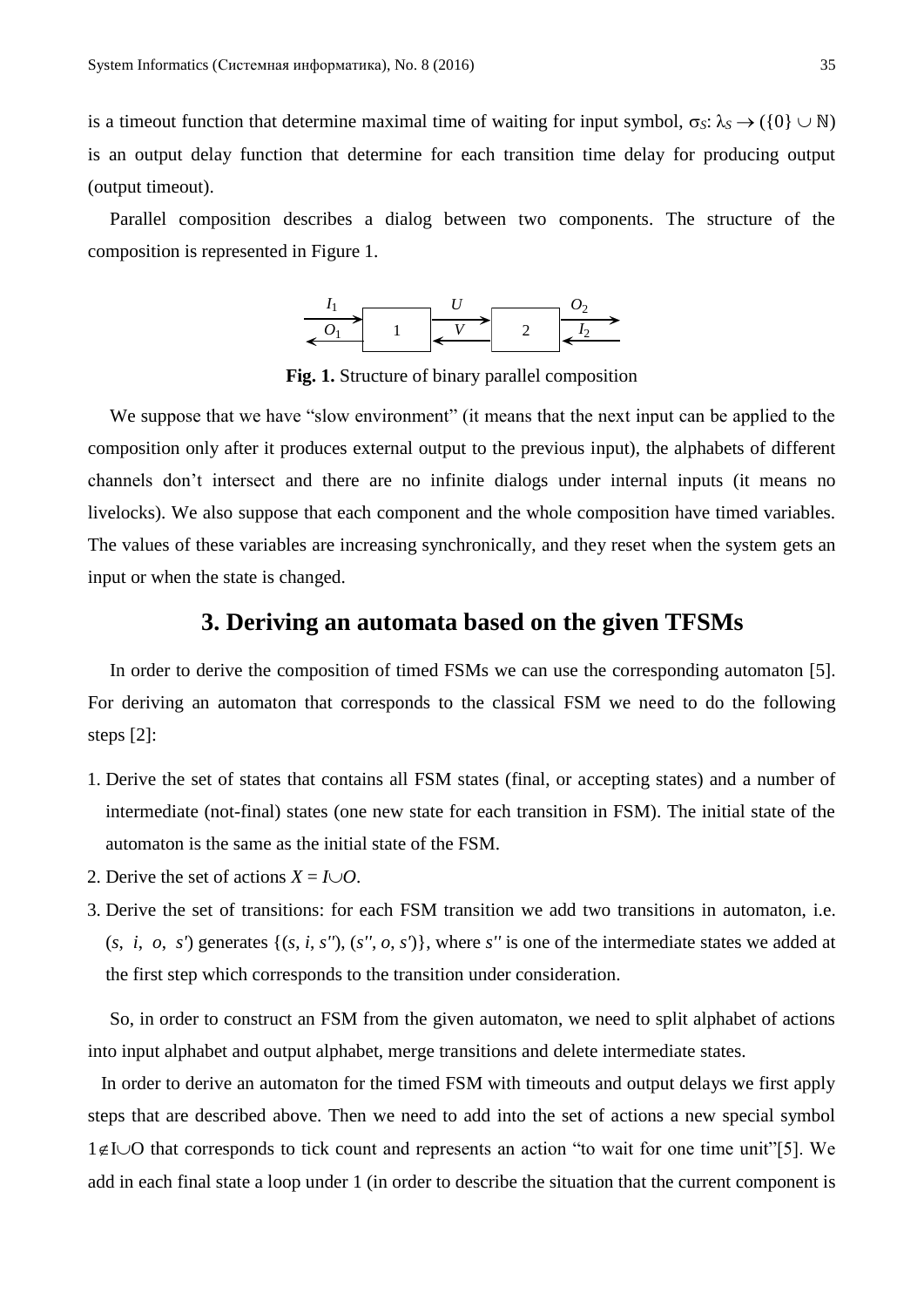waiting for input and time variable of the other component is increasing). Then, we replace the transition under timeouts by a chain of transitions under 1 (in order to model the time delay), the length of the chain corresponds to the value of time delay. And we do almost the same by adding the chain of transitions under 1 between an input and output symbols (if there is an output delay for this transition in TFSM) [5].

In Figures 2 and 3 one can see TFSMs that describe the behavior of left and right components of the composition, correspondingly. We take this example from work [5]. In Figures 4 and 5 we show automata for these TFSMs. In this example the structure of the composition is simpler then in Figure 1 (left component has external input Request and external output Deliver; right component has no external inputs and external outputs) and also TFSMs are simpler: they have output delays, however, they have no transitions under timeouts.



checl check check

produc

Request

Delive

no\_product

 $\overline{\mathbf{1}}$ 

check



**Fig. 2.** Left-part component (TFSM) **Fig. 3.** Right-part component (TFSM)



**Fig. 4.** Left-part component (automaton) **Fig. 5.** Right-part component (automaton)

# **4. Deriving automata parallel composition using BALM-II**

ship

get\_product

ship

In this section we describe how to derive a binary parallel composition of two automata using BALM-II, and we illustrate this procedure using our example from previous Section.

BALM-II supports AUT file format for describing automata [2]. This format is a restricted form of BLIF\_MV format. Due to the restriction of space we just mention the most important things. First of all, we need to determine our channels, in AUT format it will be like this for the left component: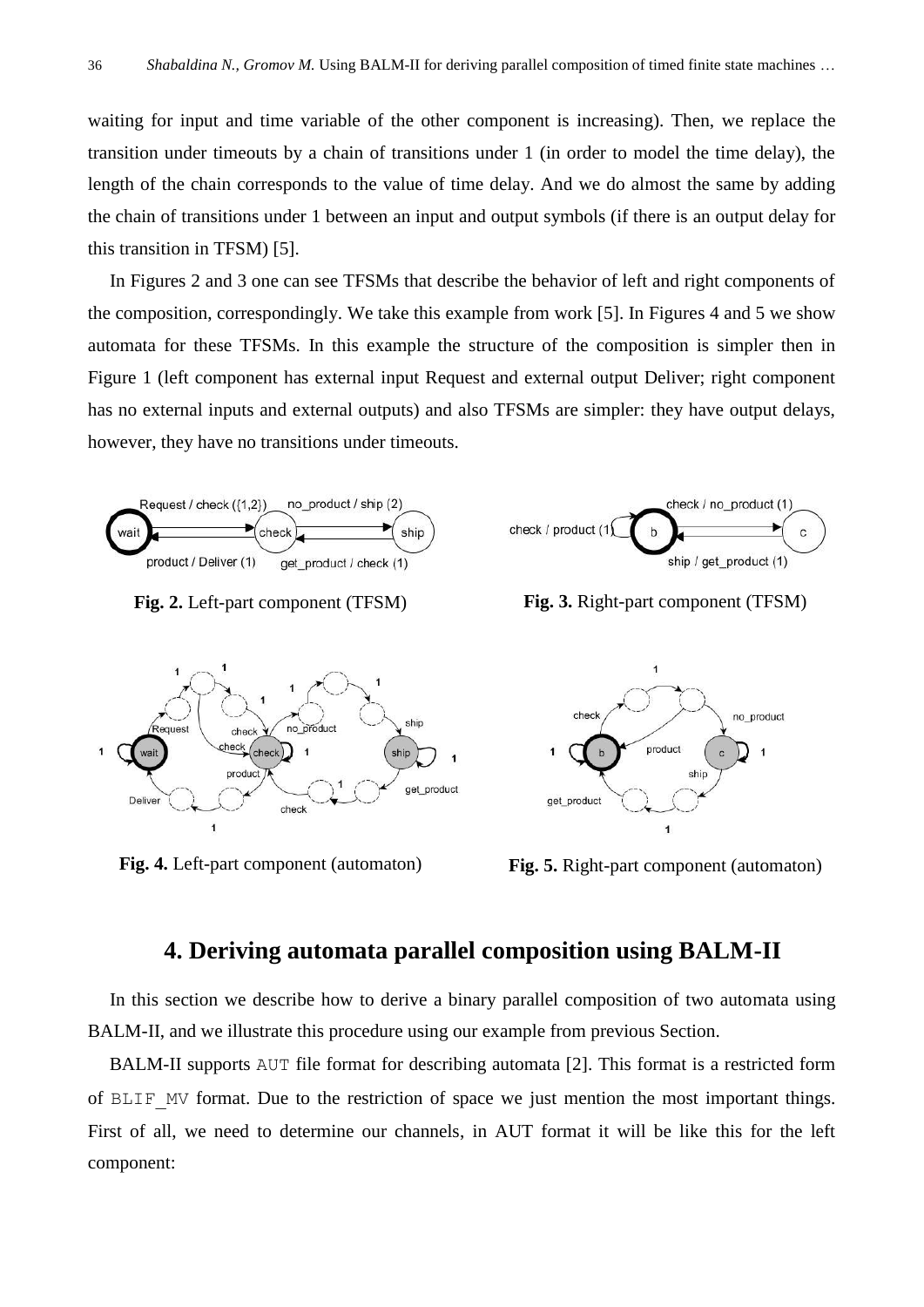.inputs x v u y t E

We underline that in addition to the channels of the left component that you can see in Figure 1, we need to mention the special time channel (channel *t*) that correspond to the timed variable (or to our special action 1). As for the channel *E*, this is also a special channel that determine which one from the channels *x*, *v*, *u*, *y* and *t* is active now (while the other channels are inactive).

For the time channel  $t$  we need to introduce in addition to the input 1 one more input (due to the fact that we need at least two values for the channel alphabet in BALM-II):

.mv t 2 1 none

When we have our automata in AUT format, the first thing we need to do is synchronizing channels of the composing automata:

chan sync  $x|v|u|y|t|E$  u|v|t|E left timed.aut right timed.aut left t sync.aut right t sync.aut

Then, according to the algorithm of deriving the composition of two automata [1,2], we need to extend the alphabet of the right-component automaton to the channels *X* and *Y*:

expansion E0, E3 right t sync.aut right t exp aut

support  $x, v(3)$ ,  $u, y, t, E(5)$  right t exp.aut right t support.aut

The next step is deriving an intersection of two automata:

product left t sync.aut right t support.aut product timed.aut

Now we have an automaton that describes common behavior of left and right components, but its behavior does not always correspond to our "slow environment" restriction, and in this case we need to intersect derived automaton with the automaton that represent the language  $(X(UT^*V)^*T^*Y)^*$ . In our example we don't need to do this. So the next step is to restrict the automaton to external channels and special timed channel:

restriction E0, E3, E4 product timed.aut restriction timed.aut support  $x, y, t, E(3)$  restriction timed.aut comp timed.aut

The result is shown in Figure 6 (a). One can see that after Request there can be output Deliver after  $3 + 5t$  or  $4 + 5t$  tick counts, where *t* is arbitrary non-negative integer number. So in Figure 6 (b) you can see corresponding TFSM.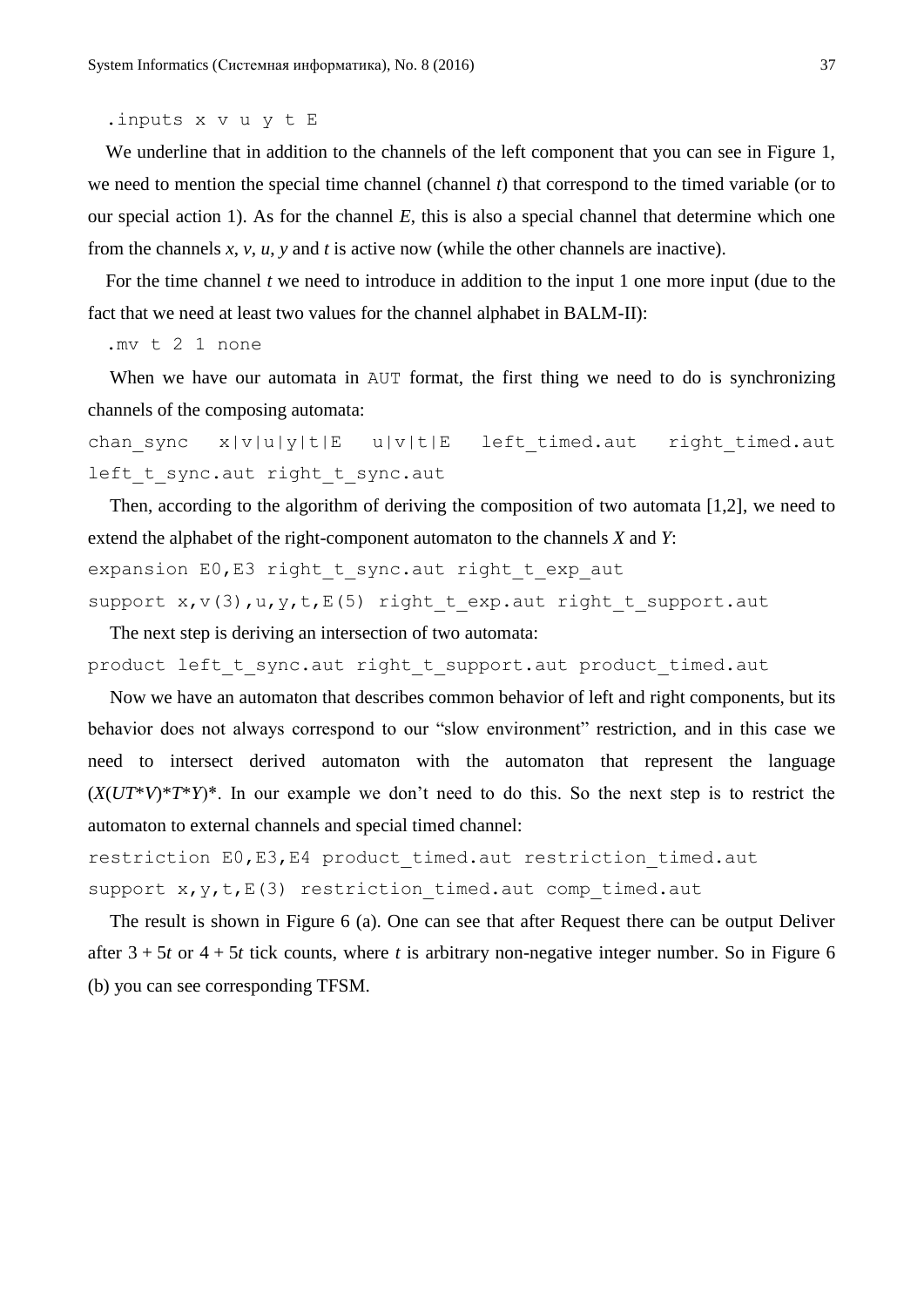

**Fig. 5.** The composed automaton (a) and Timed FSM (b)

# **5. Deriving parallel composition of two TFSMs with output delays: two approaches for extracting output delays functions**

In this section we propose two approaches for extracting a set of linear functions from the derived automaton.

### **5.1. Using BALM-II for extracting output delays functions**

The idea of this approach is to intersect consequently the resulting automaton with the automata that correspond to the languages  $X1^b(1^k)*Y$ , i.e., the languages with the following property: they contain sequences that start with any external input symbol, the end of the sequences is any external output symbol, and between these input and output there is subsequence that corresponds to the function  ${b + k t | b, k \in \{0, 1, \ldots, n\}.}$ 

We need to mention that in this case we need to intersect not only the composition automaton, but also its modifications that can be derived by making each accepting state as an initial state (one by one). So we fix *b* and *k* and intersect automaton with the language  $X1^{b+k}(1^k)^*Y$  with the composition, fixing in the composition automaton an initial state (we consider the automaton with the language  $X1^{b+k}(1^k)*Y$  instead of the language  $X1^b(1^k)*Y$  in order to avoid the case when in the composition automaton there is a chain that corresponds to  $1<sup>b</sup>$  and then no loop, i.e. the case when *t* can only be equal to zero). Then we test the intersection using check\_nb BALM-II command. This command allows answering the question: whether we can extract output delays function for the fixed *b* and *k* or not. If in the composition automata between input and output there is a subsequence that corresponds to the function  $b + k \cdot t$ , then the corresponding intersection will be nonblocking, it means it has no deadlocks; otherwise, it will be blocking, so, the intersection will contain no external output after some sequence under 1. For our example the intersection (product) of composition automaton and the automaton with the language  $X1^3(1^5)^*Y$  will be nonblocking, the intersection with the automaton with the language, for example,  $X1^2(1^5)*Y$  will be blocking.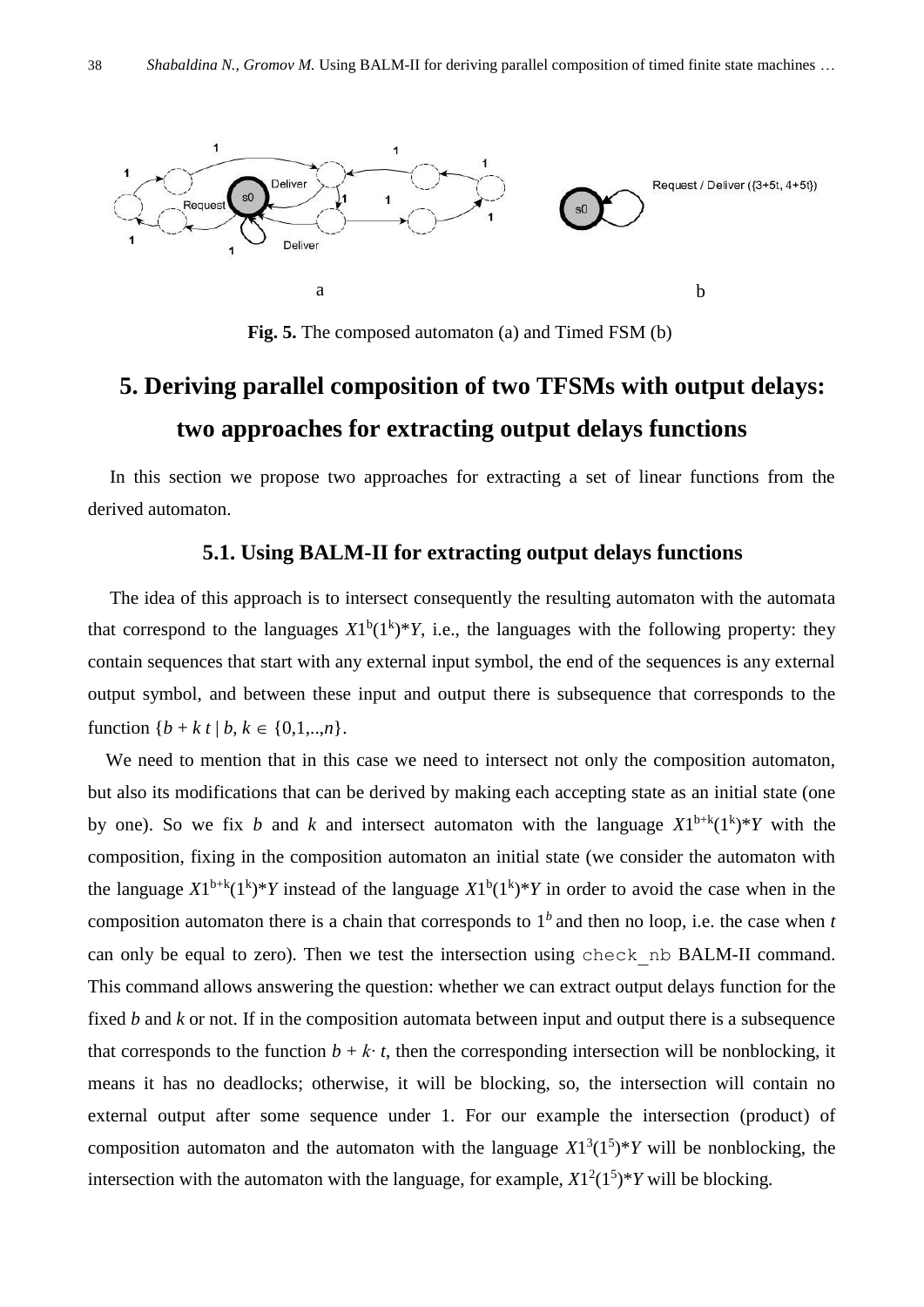### **5.2. Getting output delays procedure based on analyzing cycles in automaton**

Let us notice some properties of automata, derived from TFSMs:

- 1. Every transition, marked with input symbol, starts at final state and ends at non-final state.
- 2. Every transition, marked with output symbol, starts at non-final state and ends at final state.
- 3. Every transition, marked with 1 (a tick count), starts at non-final state and ends at non-final state.
- 4. If there are several non-final states  $s_1$ , ...,  $s_k$ , such that  $(s_i, 1, s_{i+1}) \in \lambda_s$ ,  $i = 1, \ldots, k-1$ (continuous non-final chain of transitions marked by 1), then  $s_i \neq s_j$ , for every *i* and *j*,  $i \neq j$  (there are no time loops, Figure 7 (a)).

However, as it was shown with the example in previous Sections, when we have parallel composition of two TFSMs, the resulting automaton may have continuous non-final time chain with a loop (Figure 7 (b)). Nevertheless, there cannot be intermediate time loops, i.e. loops with outgoing edge that is marked by 1 (Figure 7(d)) or several (Figure 7(e)) time loops. We shall prove this by the following proposition.



**Fig. 7.** Time chains. Here *i* – input symbol, *o*, *u*, *a* – output symbols, final states marked gray and non-final are blank

**Proposition 1.** Given automaton *A*, describing parallel compositions of two TFSMs *P* and *Q*. There are no states with more than one outgoing transition, marked by 1.

**Proof.** *Indeed, suppose there is such a state (Figure 7(c)), reachable by sequence*  $\alpha$ *. It means, that by construction in automaton A<sub>P</sub> there is state p reachable by*  $\alpha$  *and automaton A<sub>Q</sub> there is state q reachable by*  $\alpha$  *as well, such that either p has two different outgoing transitions marked by*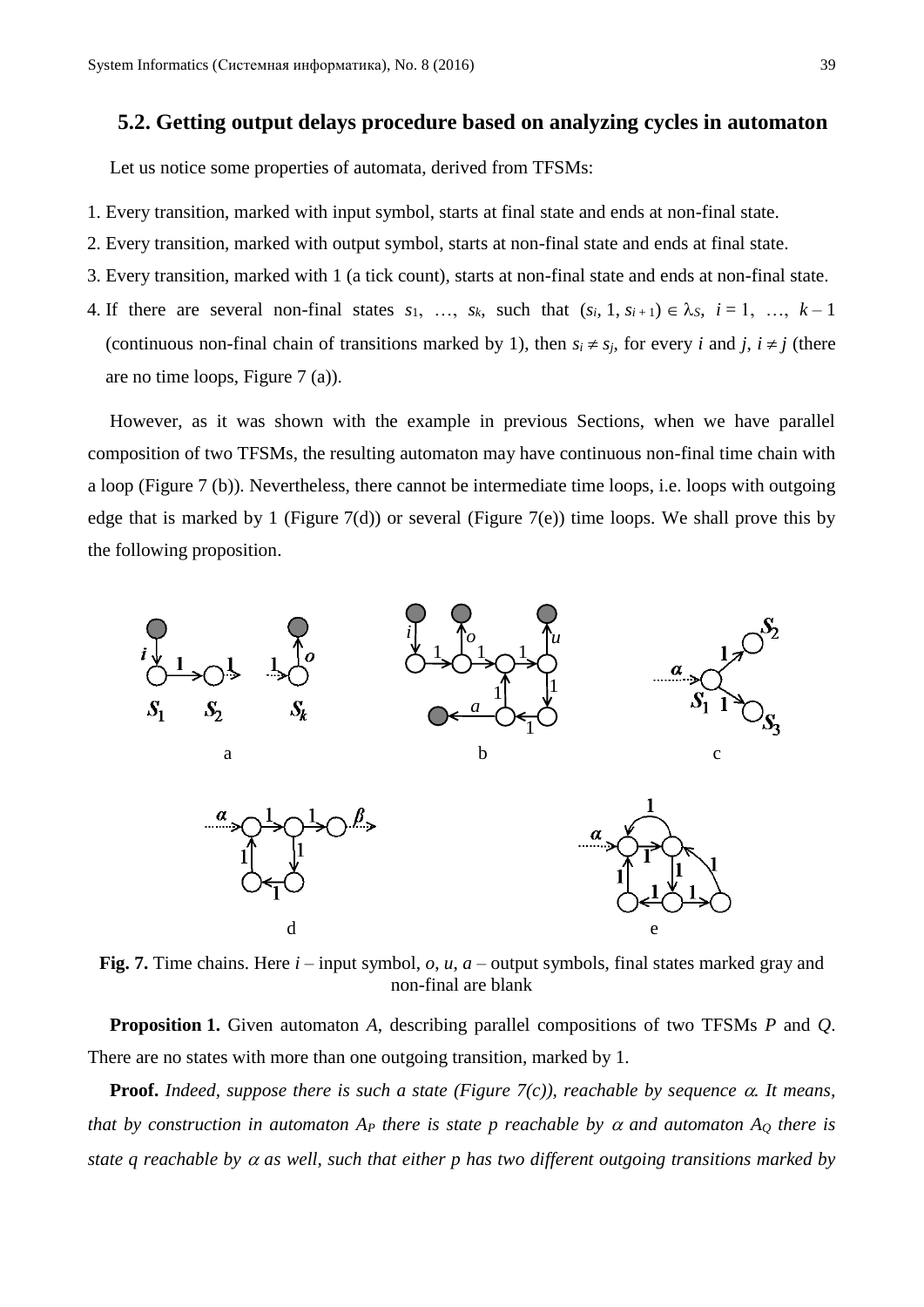*1, or q has two different outgoing transitions marked by 1, or both of them have such transitions. Neither of listed is possible.* □

**Corollary 1.1.** There cannot be intermediate time loop in any continuous time chain of an automaton, describing TFSM parallel composition.

**Corollary 1.2.** There cannot be more than one time loop in in any continuous time chain of an automaton, describing TFSM parallel composition.

**Corollary 1.3.** There cannot be more than one state in continuous time chain with more than one ingoing transitions, and the number of ingoing transitions is not more than two (Figure 7(b)).

Now we describe a procedure for counting output delays. In this procedure we shall use sets *Qsiop*. Each set *Qsiop* contains functions (constant or linear) of output delays for transition (*s*, *i*, *o*, *p*). We notice that the estimation of the procedure is  $\sim N$ , where *N* is the number of states in automaton *A*, describing parallel composition of two TFSMs.

**Procedure 1.** Getting output delays.

**Input.** Automaton *A*, describing parallel composition of two TFSMs.

**Output.** Set of sets of output delays for every input-output pair possible in composition.

- 1.Get next final state *s* of automaton *A*. IF they are over, THEN END.
- 2.Get next outgoing transitions of *s*. IF they are over, THEN GOTO Step 1. Let outgoing transition be marked with input symbol *i*, and the next state of the transition be *s*1.
- 3.*s*curr := *s*1; *b* := 0; *k* := 0.
- 4.IF *s*curr has more than one ingoing transition THEN *k* := countLoopLength(*A*, *s*curr)**(Procedure 2)**.
- 5. FOR every transition (scurr,  $o$ ,  $p$ )  $\in \lambda_s$ , where  $\lambda_s$  is transition relation of *A*, *o* is output symbol, and *p* is final state of *A*, DO put function *b* + *k*\**t* in *Qsiop*.
- 6. IF there is transition (*scurr*, 1,  $s'$ )  $\in \lambda_s$ , THEN *scur* :=  $s'$ .
- 7.GOTO Step 2.

#### **Procedure 2.** countLoopLength

**Input.** Automaton *A* and non-final state *s* of *A*.

**Output.** Length of a loop, containing *s*, or  $N + 1$ , if there is no such loop, where  $N -$  number of all states in *A*.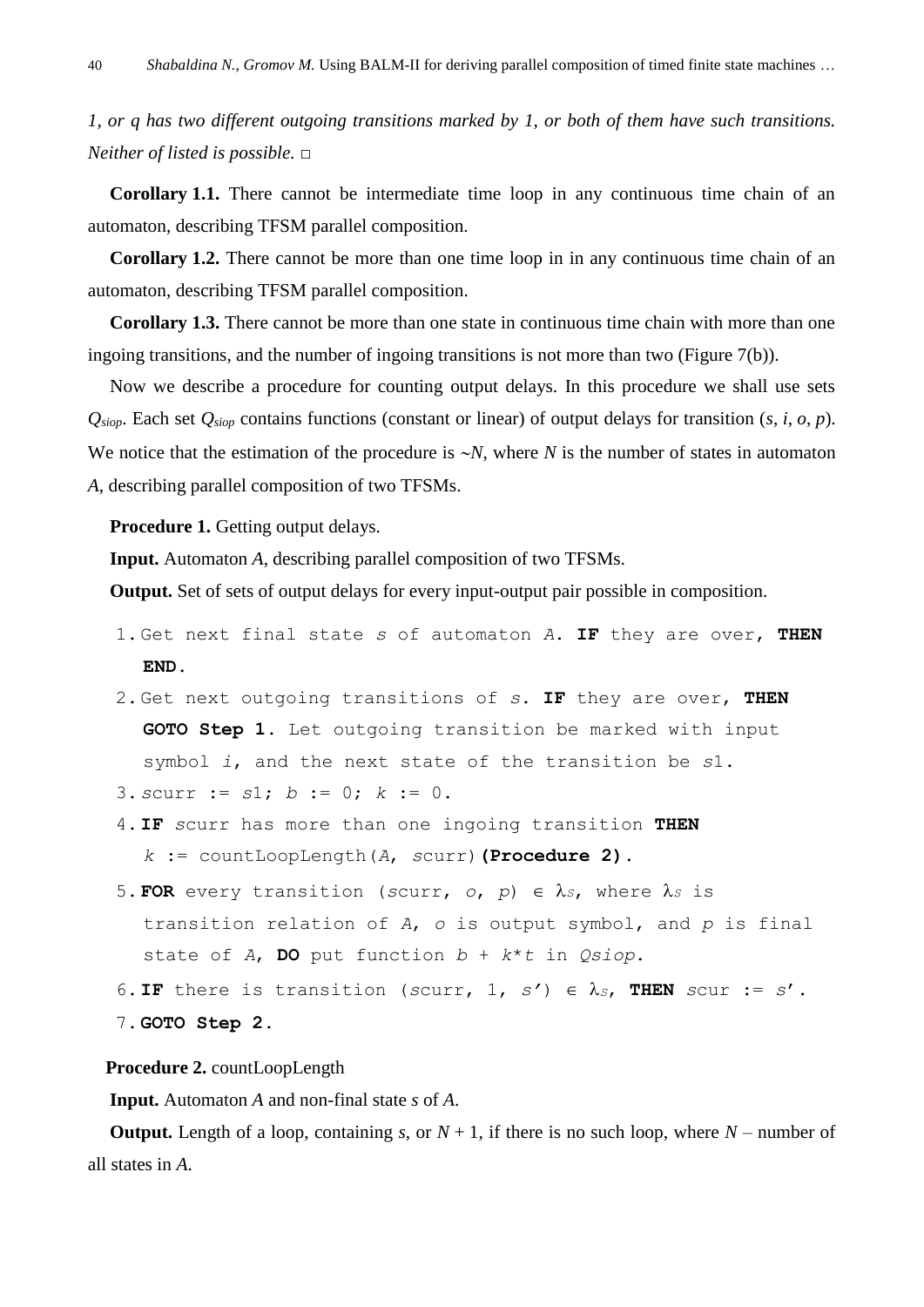1.  $s_{\text{curr}} := s; k := 0$ . 2. IF there exists transition ( $s_{\text{curr}}$ , 1,  $s'$ )  $\in$   $\lambda_s$ , THEN  $s_{\text{curr}} := s'$ ,  $k := k + 1$ . ELSE RETURN *N* + 1. END.

3. IF  $S_{\text{curr}} = S$ , THEN RETURN  $k$ , END.

# **6. Conclusion and Future Research Work**

In this paper, we consider the procedure of parallel composition construction of TFSMs using BALM-II and investigate different ways of extraction the set of linear functions (that describe an infinite set of output delays) from the composition of corresponding automata. This is work in progress, so we represent here just the first step of our investigation, considering only the case of deriving the composition of TFSMs with output delays that are natural number or zero. We suggest two approaches for getting output delays from the composition of corresponding automata: first deals with BALM-II once again, and the second is based on analyzing time loops in automaton. In our future work we'll consider the composition of TFSMs with transitions under timeouts and the composition of TFSMs when the output delays are infinite and represented by the set of linear functions; this can happen in cascade composition.

# **References**

- 1. N. Yevtushenko, T. Villa, R. Brayton, A. Petrenko, and A. Sangiovanni-Vincentelli. Solution of parallel language equations for logic synthesis // In The Proceedings of the International Conference on Computer-Aided Design. 2001. P. 103–110.
- 2. G. Castagnetti, M. Piccolo, T. Villa, N. Yevtushenko, A. Mishchenko, Robert K. Brayton. Solving Parallel Equations with BALM-II // Technical Report No. UCB/EECS-2012-181, Electrical Engineering and Computer Sciences University of California at Berkeley. 2012. [Electronic resource] http://www.eecs.berkeley.edu/Pubs/TechRpts/2012/EECS-2012-181.pdf (date of access: 21.04.2016).
- 3. R. Alur and D. L. Dill. A theory of timed automata // Theoretical computer science. 1994. Vol.126, Iss. 2. P. 183–235.
- 4. K. El-Fakih, M. Gromov, N. Shabaldina, N. Yevtushenko. Distinguishing Experiments for Timed Non-Deterministic Finite State Machines // Acta Cybernetica. 2013. Vol. 21, № 2. P. 205–222.
- 5. O. Kondratyeva, N. Yevtushenko, and A. Cavalli. Parallel composition of nondeterministic finite state machines with timeouts // Journal of Control and Computer Science. Tomsk State University, Russia. 2014. Vol. 2(27). P. 73–81.
- 6. O. Kondratyeva, N. Yevtushenko, A. Cavalli. Solving parallel equations for Finite State Machines with Timeouts // Trudy ISP RAN [The Proceedings of ISP RAS]. 2014. Vol. 26, Iss. 6. P. 85–98.